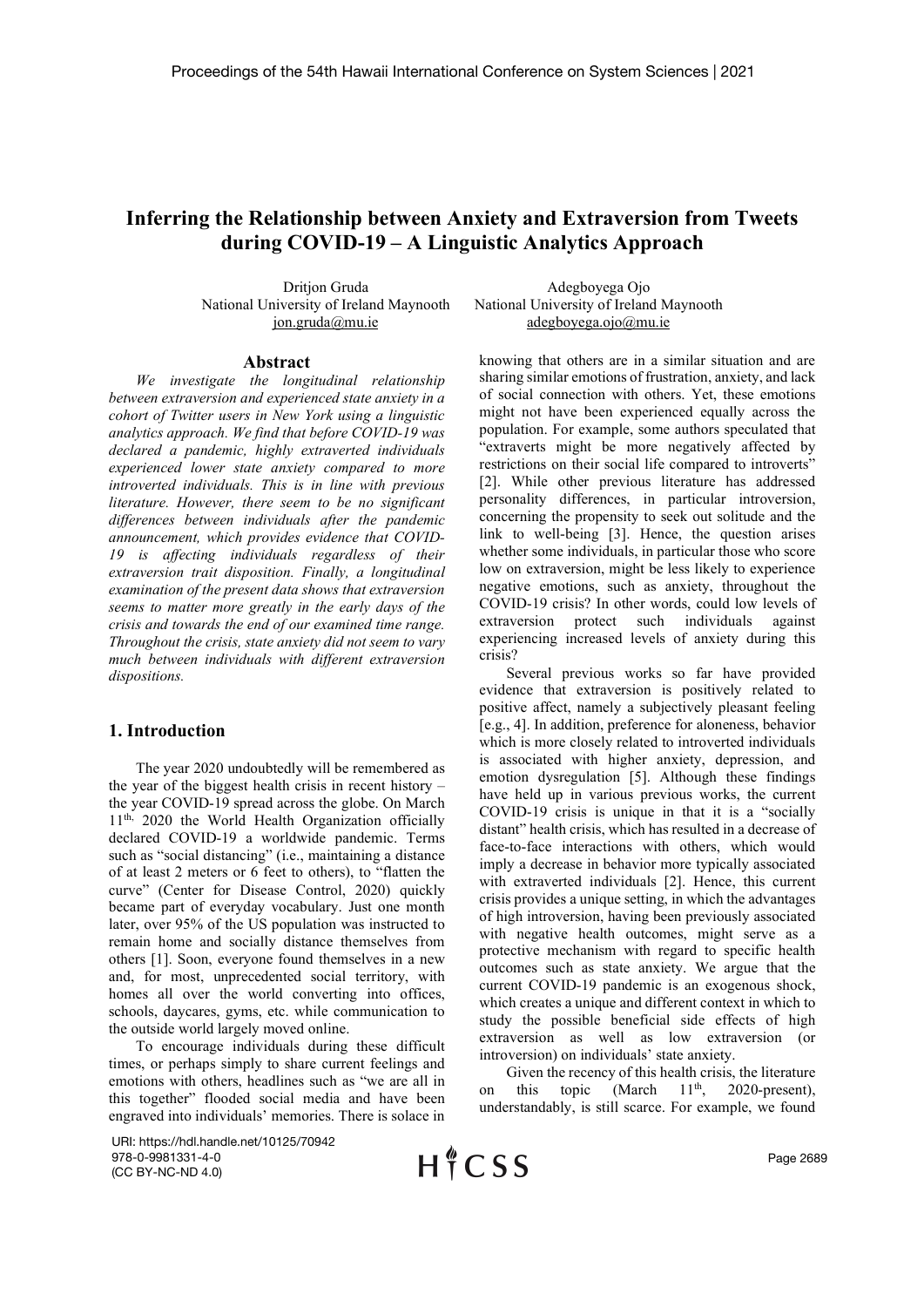only one (pre-print) paper [2], in which the authors report no difference between extraverted and introverted individuals and their subjective sense of social connection, once authors controlled for "levels of social connection prior to the pandemic" [2]. The results of the study provide the first insight into the relationship between personality traits and behavior throughout this unique crisis. However, so far, there has been no literature examining the link between personality traits and experienced anxiety levels on an individual level throughout the pandemic. This paper makes a first step into this direction.

This paper makes several contributions. First, we examine the role of extraversion in predicting state anxiety throughout the COVID-19 crisis. Secondly, we apply two machine learning algorithms to determine Big Five personality scores of a sample of individuals and detect (state) anxiety over time. To do so we use microblog data on the Twitter platform, which provides a vast amount of data on millions of platform users at any given point in time. This approach allows us to determine not only anxiety changes over time per user, as outlined in Gruda and Hasan [6] and Gruda and Hasan [7], but also the frequency of experienced anxiety levels (i.e., trait anxiety). Third, we control for all Big Five personality scores, as well as trait anxiety, which allows us to more accurately make claims about the relationship between extraversion and state anxiety during the current health crisis. Finally, we showcase and relate results to previous literature.

## 2. Background

### 2.1 Extraversion: The Social Personality Trait

The Big Five (also knows as Five-Factor) Model [8] describes five personality traits, which influence individuals' psychological experiences and behavior daily [9]. The traits include openness, conscientiousness, extraversion, agreeableness, and neuroticism. Previous literature has shown that the relationship between personality traits and well-being is strong [10-12]. In particular, highly extraverted individuals consistently report higher positive (trait) affect and well-being [13].

As a trait, extraversion is composed of several facets, including "sociability, gregariousness, assertiveness, engagement in activity, sensation seeking, and susceptibility to positive affect" [12]. Hence, individuals who score high on this particular trait tend to seek social interactions and activities, act more assertively around others, and report higher levels of activated positive affect than less extraverted (or introverted) individuals [13, 14]. Extraverted individuals seek out and respond more vigorously to reward cues in their social environment [15]. In turn, highly extraverted individuals "are more disposed to encounter objectively pleasant events and display more positive thoughts [12]. Likely due to this social inclination, trait extraversion is strongly and positively associated with wellbeing [11]. Hence, on the one hand, extraverted individuals' larger social network and strong social ties likely could buffer extraverted individuals during crises or challenging environments [2].

On the other hand, the recent health crisis has required individuals to cope with increased uncertainty and anxiety about the future, and a significant drop of social interactions with others, due to imposed government restrictions and stringent social distancing measures. Previous literature has shown that prolonged deprivation of social contacts significantly reduces feelings of connection [16] and is associated with poor sleep, cognitive functioning [17], and mental health [e.g., 18, 19]. Social isolation in general affects all individuals, regardless of individual differences. However, those individuals who habitually seek out social interactions, i.e., highly extraverted individuals, are likely to be more impacted by an environment that discourages social interactions, compared to their more introverted counterparts. In general, introverts tend to have fewer social connections (and therefore interactions) than extraverted individuals [20]. Hence, concerning the current social isolation crisis, introverts potentially might be disposed to better cope with their changing environment and imposed social distancing requirements. This could be the case especially until alternative ways and sources of social connection are established and individuals slowly adapt to their new social "virtual" environment [2]. To understand better the relationship between extraversion and associated coping behavior during the current COVID-19 crisis, it is helpful to review the literature on introversion.

#### 2.2. Extraversion and Anxiety

The experience of anxiety is defined by feelings of tension, worry, and apprehension [21]. State anxiety describes the experience of the above feelings temporally and is oftentimes dictated by a current or impeding event [22], e.g. an upcoming presentation in front of the entire team is likely to trigger feelings of anxiety ahead of time. However, if these feelings are experienced frequently over time, this is often referred to as trait anxiety. Trait anxiety is therefore considered a trait, or disposition towards recognizing and interpreting stimuli as threatening.

Previous literature has found that highly extraverted individuals expect positive future events more often [23] and also evaluate hypothetical events more positively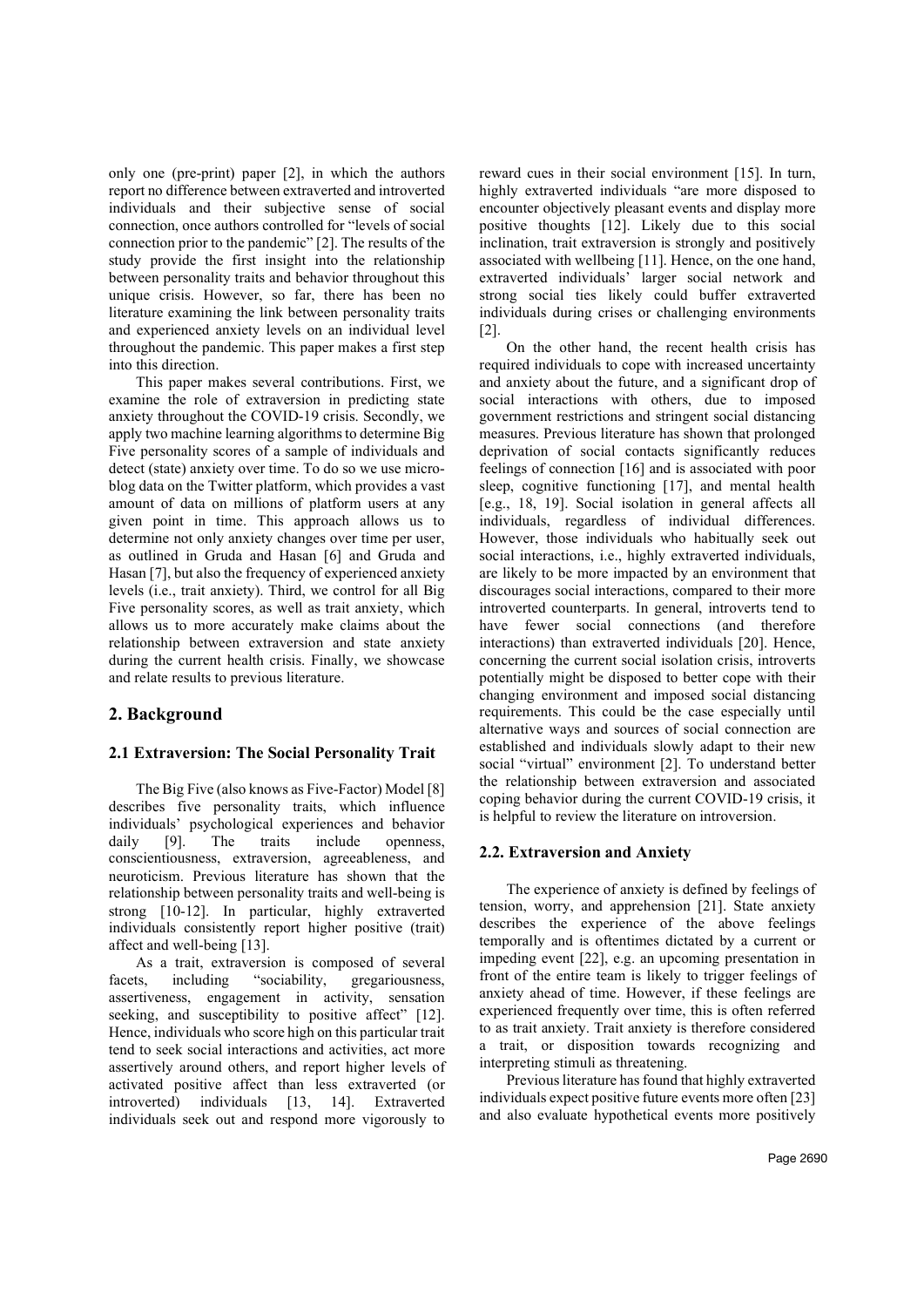[24]. Although these findings hint at a negative relationship between extraversion and anxiety, this relationship has been contested in subsequent studies [e.g., 25]. Therefore, additional research is required to better understand the link between extraversion and anxiety. The presented paper takes the first step in this direction. Specifically, we examine the link between extraversion and anxiety over time (i.e., state anxiety) during the COVID-19 pandemic. [24]. Although these findings hint at a negative Here, we build on the followist<br>
relationship has been contested in subsequent studies research goals:<br>
[e.g., 25]. Therefore, additional research is required to<br>
better un 2.4]. Although these findings hint at a negative Here, we build on the following between extraversion and anxiety, this based linguistic analytics<br>
[e.g., 25]. Therefore, additional research is required to research goals:<br>

Linguistic-based text analytics (linguistic analytics) entails exploiting the knowledge about a language such as its syntax, semantics, and lexicons, to extract valuable insights from text. It includes using specific linguistic elements found in the text as part of the features to be used in the text mining process. For example, Ojo and Rizun [26] used linguistic markers found in patients' negative feedbacks to determine the frequency and intensity of the associated negative experience. Past studies have also shown how linguistic elements in the digital footprints of individuals and self-reports could be harnessed to monitor psychosocial health [27]. Similarly, Coppersmith, Dredze and Harman [28] showed how mental health signals can be gathered from publicly available Twitter data. Furthermore, Gruda and Hasan [6] have developed a predictive measurement tool for perceiving anxiety in tweets.

Here, we build on the following machine learningbased linguistic analytics algorithms to achieve our research goals:

- 1. The State and trait anxiety prediction algorithm, as described in Gruda and Hasan [6].
- 2. The IBM Watson Personality Insights algorithm for inferring the scores for the Big Five personality traits and associated facets [29]

These algorithms are described in more detail in Sections 3.2.2 and 3.2.3 respectively.

Here, we build on the following machine learning-<br>based linguistic analytics algorithms to achieve our<br>research goals:<br>1. The Btate and trait anxiety prediction algorithm, as<br>described in Gruda and Hasan [6].<br>2. The IBM Wa Our method comprises a five-stage process including. The first step involves extracting tweets and carefully curating our dataset (Section 3.2.1). The second step involves predicting the anxiety scores for each tweet in our dataset (Section 3.2.2). The third step in our process entails using the IBM Watson personality insights APIs to infer the Big 5 personality traits and their associated facets (Section 3.2.3). The fourth step involves integrating the datasets resulting from the second and third steps to create a dataset with both the anxiety scores and user Big 5 personality profiles (Section 3.2.4). The final step involves carrying out a longitudinal analysis of the association between anxiety and extroversion using the dataset resulting from step 4.



Figure 1. Overall Analytical Process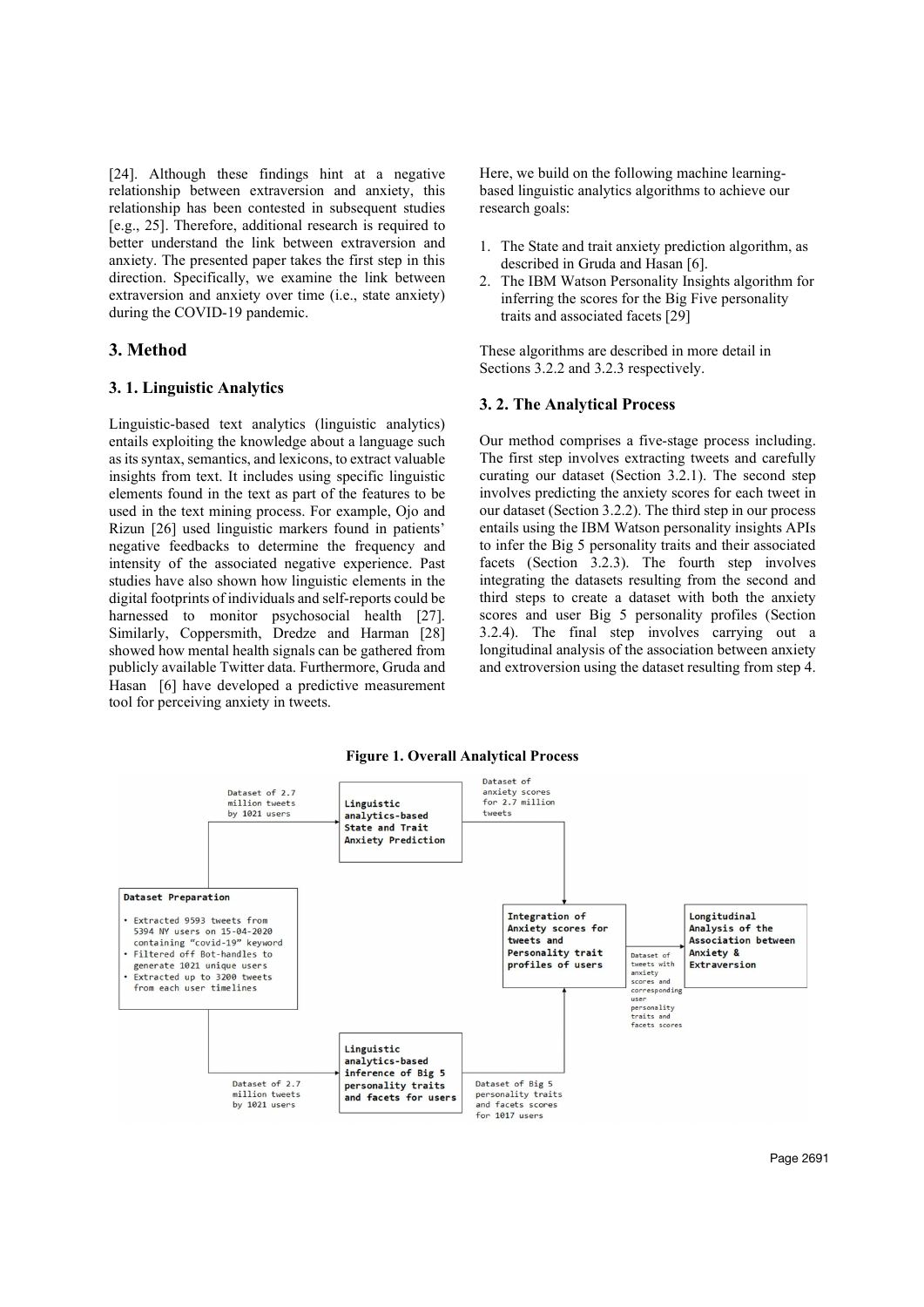3.2.1. Dataset Preparation. This step is comprised of three tasks. The first task entailed the extraction of 9593 tweets containing the keyword "COVID-19" (i.e. tweets are all related to the coronavirus) from users whose tweets were tagged with New York as the location on 15th April 2020. The 9593 tweets were associated with 5394 unique twitter users. The second task involved manually examining the "user ids" to filter off bots account as well as organizational accounts. The second step produced a set of 1021 unique user ids. The third task involves extracting up to 3200 tweets from the timelines of each of the 1021 users. This produced a dataset of 2.7 million tweets associated with the 1021 user ids.

3.2.2. Predicting State and Trait Anxiety Scores. We briefly describe here the state and trait anxiety prediction algorithm of Gruda and Hassan [6, 7]. The algorithm is developed using a dataset of manually rated tweets to train a machine learning model to score the perceived anxiety levels in tweets. The training set comprised of 600 tweets randomly selected from an original set of 10,510 tweets contributed by 10,386 users. At the data preparation stage, 604 participants from the US provided the perceived anxiety ratings for the tweets. Each rater labeled five (5) tweets, thus producing a total of 3020 observations. Following this, features were extracted from the texts of the tweets. Two types of features were employed in this algorithm. The first type of feature employed for the algorithm was the semantic embedding vector, which maps each word in the tweet to a distributional vector of 300 dimensions. As stated by [6], this enabled the machine learning model to better understand the similarity between words. Typically similar words have vectors closer than those of unrelated words. Thus, every tweet became a vector of 300 dimensions with each component having continuous negative or positive values [6]. The second type of feature comprised the term (including emojis) and corresponding term frequency. The machinelearning algorithm was implemented as an ensemble of two regression models corresponding to the sets of features, he best fit provided by a Bayesian Ridge Regression [7]. For the prediction of anxiety scores of non-labeled tweets, the mean of the two predicted scores from the two models constituted the final score.

3.2.3 Inferring Big 5 Personality Traits. The IBM personality insights service extracts personality insights based on how a person writes. Personality Insights API analyzes transactional and social media data to identify psychological traits and behavioral traits of an individual using linguistic analysis. Here, we have collected the twitter data of 1021 users with the respective timestamps for three months to analyze their personality traits. The API allows three types of inputs: tweets, body of text, or an individual's Twitter profile. The only condition for input text is the number of words. The API works as long as the input text is more than 100 words and the maximum limit is 20 MB that can be analyzed by a body request. This project involves an average of 3000 tweets per user stored in respective CSV files which are extracted and inputted as a body of text in the API. The respective personality traits considered for this paper are the main Big Five personality traits [30] and their corresponding individual facets (six facets per dimension). For this paper, we derived information regarding the corresponding individual facets for each of the Big Five personality traits. In total, data for 1017 users were processed.

#### Figure 2. A snippet of the Big 5 Profile of a user

"trait\_id": "big5\_openness", u . Diga<br>"Openness "name": "Openness",|<br>"category": "personality",<br>"percentile": 0.867938975860154,<br>"significant": true,<br>"children": [ "trait\_id": "facet\_adventurousness",<br>"name": "Adventurousness",<br>"category": "personality",<br>"percentile": 0.9840237425332751,<br>"significant": true "trait\_id": "facet\_artistic\_interests",<br>"name": "Artistic\_interests",<br>"category": "personality",<br>"percentile": 0.7891932192284472,<br>"significant": true "trait\_id": "facet\_emotionality",<br>"name": "Emotionality",<br>"category": "personality",<br>"percentile": 0.35680023546272954,<br>"significant": true

3.2.4. Integrating anxiety scores and personality trait datasets – in the fourth stage we integrated users' tweet anxiety information and their personality profiles and facets scores to enable the possibility of detailed longitudinal analysis of the relationship between anxiety levels and extraversion during the COVID-19 period.

#### 3. 3. Measurements

3.3.1. State Anxiety. Both state and trait anxiety scores are based on the short version of the traditional full scale (State-Trait Anxiety Inventory [STAI; [31]]. The developed algorithm in this regard is further based on multiple ratings of several tweets by the same set of human rater using the abbreviated format of the STAI composed of 6 items on a four-point scale, with  $1 = "Not$ at all" and  $4 =$  "Very much". For example, the tweet "At work feeling terrible  $\mathbb{C}$ " is scored 3.4 out of 4 on averages by 6 raters, representing high state anxiety, while the tweet "Was feeling myself at work today" is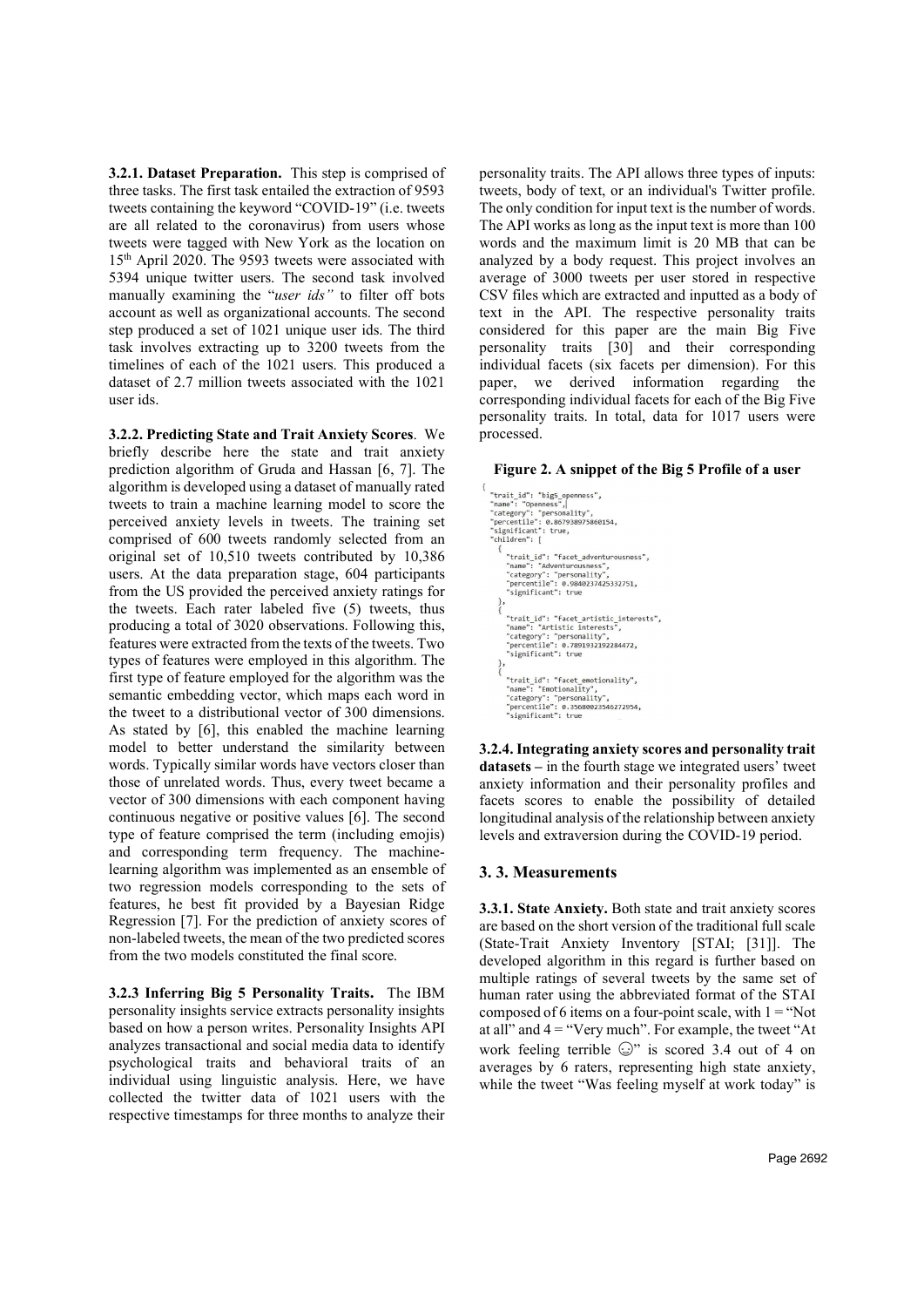scored 1.5 on average by 5 raters, indicating low state anxiety.

3.3.2. Trait Anxiety. Trait anxiety measures the frequency of anxiety-related experiences. Hence, we combined state anxiety scores over time to form a trait anxiety score considering all tweets per user up to and not including 1st October 2019. This specific point in time was chosen due to its relevance in our subsequent analyses (see Results section).

3.3.3. Big Five personality traits: Previous literature has consistently found a positive relationship between neuroticism and several health-related outcomes such as anxiety and depression [11]. Hence, in our model, we control for neuroticism as a potential contributor to state anxiety as well as all remaining Big Five personality traits using the IBM Watson Personality Insights algorithm. . Several of these facets were used and combined into higher-order Big Five personality factors (Table 1), based on Cronbach alphas (requirement:  $\alpha$  => .70). Based on previous research [9], we chose to base our analyses on individual facets rather than broad traits, since "facets provide moderate levels of incremental prediction over and above domains". Percentile scores were converted to normalized z-scores before analysis.

Table 1. Outline of included (and excluded) Big Five personality facets and dimensions

| <b>OPEN</b>   | Adventurousness, Artistic interests,<br>Emotionality, Imagination, Authority<br>challenging, (Intellect) |
|---------------|----------------------------------------------------------------------------------------------------------|
| CON           | Achievement striving, Cautiousness,<br>Dutifulness, Orderliness, Self-discipline,<br>Self-efficacy       |
|               |                                                                                                          |
| <b>EXTRA</b>  | Activity level, Assertiveness                                                                            |
|               | Cheerfulness, Outgoing, Gregariousness,<br>(Excitement-seeking)                                          |
| <b>AGREE</b>  | Altruism, Cooperation, Uncompromising,                                                                   |
|               | Sympathy, Trust, (Modesty)                                                                               |
| <b>NEUROT</b> | Fiery. Prone to worry, Melancholy,                                                                       |
|               | Immoderation, Self-consciousness,                                                                        |
|               |                                                                                                          |
|               | Susceptible to stress                                                                                    |
|               |                                                                                                          |

Note:  $OPEN = OpennesS$ ,  $CON = Conscientiousness$ ,  $EXTRA = Extraversion, AGREE = Agreeableness,$  $NEUROT = Neuroticism$ 

### 4. Results

To estimate the association between extraversion and changes of state anxiety over time, we fit a linear regression over time. We do so in two different ways, estimating the effects of extraversion before and after corona, as well as for each recorded day of the coronavirus presence in New York. All statistical analyses presented below were conducted with Stata 16.0 [32]

### 4. 1. Extraversion and State Anxiety before and after the COVID-19 announcement

Firstly, we compared the effects of extraversion on state anxiety between two different periods, namely "before corona" (BC) and "after corona" (AC) was declared a worldwide pandemic, i.e. before and after 11th March 2020. Ensuring a more balanced dataset, for comparison, the period BC is defined from 1st Oct-10th March 2020, which is a range of 161 days. The period AC is defined from 11th March 2020 to 23rd April, a range of 44 days. The period BC includes a wider range since the goal was to derive stable estimates of state anxiety given a "usual" period in any given calendar year. The results are reported in Table 2 below.

Table 2. Regression results – Association between Extraversion and State Anxiety (BC/AC)

| <b>EXU AVEI SION AND STATE AMATELY (DUAC)</b> |           |                |                |           |  |  |
|-----------------------------------------------|-----------|----------------|----------------|-----------|--|--|
|                                               | M1        | M <sub>2</sub> | M <sub>3</sub> | M4        |  |  |
| <b>OPEN</b>                                   | .07       | .05            | .06            | .06       |  |  |
|                                               | (.80)     | (1.01)         | (1.12)         | (1.11)    |  |  |
| <b>CON</b>                                    | .00.      | $-.034$        | $-.040$        | $-.04$    |  |  |
|                                               | (.03)     | $(-.58)$       | $(-.68)$       | $(-.67)$  |  |  |
| <b>EXTRA</b>                                  | $-.50$    | $-.11$         | $-.12$         | $-15$     |  |  |
|                                               | $(-5.8)$  | $(-1.98)$      | $(-2.09)$      | $(-2.61)$ |  |  |
| BC-AC                                         |           |                | $.06***$       | $.35***$  |  |  |
|                                               |           |                | (23.82)        | (5.93)    |  |  |
| BC-AC X                                       |           |                |                | $.11***$  |  |  |
| <b>EXTRA</b>                                  |           |                |                |           |  |  |
|                                               |           |                |                | (4.95)    |  |  |
| AGREE                                         | $-.06$    | $-.01$         | $-.01$         | $-.01$    |  |  |
|                                               | $(-.55)$  | $(-.22)$       | $(-.18)$       | $(-.17)$  |  |  |
| <b>NEUROT</b>                                 | $-.11$    | $-.07$         | $-.076$        | $-.08***$ |  |  |
|                                               | $(-2.21)$ | $(-2.36)$      | $(-2.45)$      | $(-2.44)$ |  |  |
| <b>TRAITANX</b>                               |           | .76            | .754           | $.75***$  |  |  |
|                                               |           | (19.8)         | (19.7)         | (19.7)    |  |  |
| Constant                                      | .65       | .06            | .04            | $-.04$    |  |  |
|                                               | (1.55)    | (.24)          | (.14)          | $(-.17)$  |  |  |
| $R^2$ (within)                                | .00.      | .00            | .02            | .02       |  |  |
| $R^2$ (between)                               | .19       | .69            | .70            | .70       |  |  |
| $R^2$ (overall)                               | $.04***$  | $.16***$       | $.17***$       | $.17***$  |  |  |

Note:  $BC-AC = Before COVID-19$  ( $I<sup>st</sup> Oct. 2019 – 10<sup>th</sup>$ March 2020) – After COVID-19 (11<sup>th</sup> March 2020 – 23rd April 2020); OPEN = Openness, EXTRA = Extraversion, AGREE= Agreeableness, NEUROT= Neuroticism;  $TRAITANX = Train Anxiety; z-statistic in parentheses;***$  $p$ <.001, \*\*  $p$ <.01;  $n = 33,049$  observations, 233 individuals

Model 1 (Table 2) includes the independent variable, namely extraversion, as well as controls (remaining Big Five personality traits and trait anxiety). We find a negative association between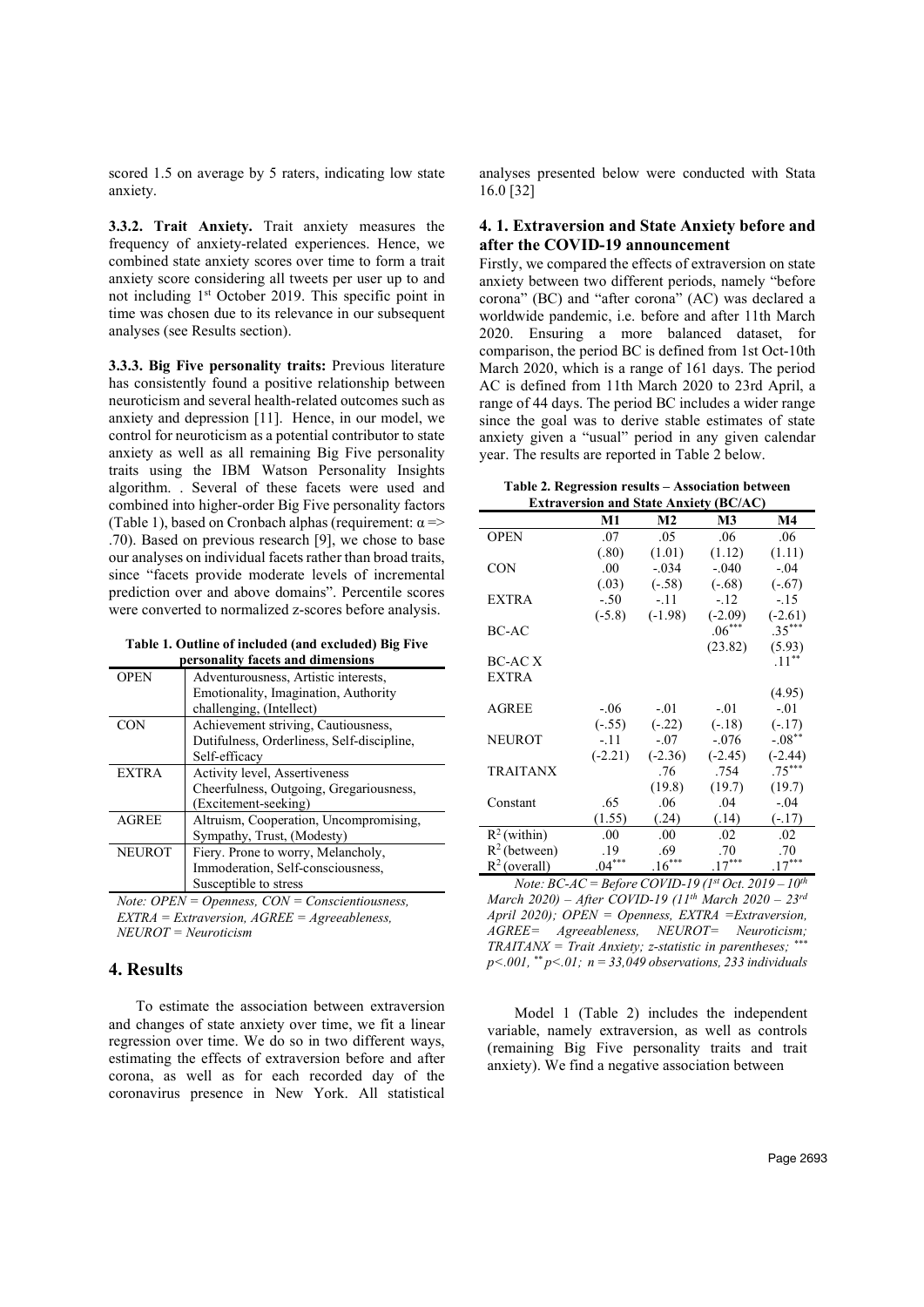extraversion and state anxiety  $(M1; b = -.50, SE = .09,$  $z = -5.79$ ,  $p < .000$  as well as neuroticism and state anxiety (M1;  $b = -.11$ , SE = .05, z = -2.21, p = .027).

In Model 2 we control for trait anxiety. Compared to results in Model 1, results in Model 2 show a significant drop in the effect of extraversion (M2;  $b =$ -.11,  $SE = .06$ ,  $z = -1.98$ ,  $p = .048$ ) and neuroticism  $(M2; b = -.07, SE = .03, z = -2.36, p = .018)$  on state anxiety. Although the relationship between neuroticism and state anxiety is negative, this result is not entirely unexpected. We discuss this particular result further in the discussion section.

In Model 3 we introduce our BC-AC (dummy) variable. Results show that state anxiety increases substantially between the two considered time periods  $(M2; b = .06, SE = .00, z = 23.82, p < .000)$ . All other coefficients remain largely the same (see M3, Table 1), compared to Model 2. Finally, in Model 4 we examine the relationship between extraversion and state anxiety, comparing periods BC and AC. Results show a positive relationship between state anxiety and the interaction of extraversion and BC-AC ( $M4$ , = .11,  $SE = .02$ ,  $z = 4.95$ ,  $p < .000$ ). To understand this interaction further, we graph the result accordingly in Figure 3 (+/- 1 SD).



Figure 3. Association between extraversion and state anxiety (before/after COVID-19\*)

Note:  $* =$  announcement; Before COVID-19 (1st Oct. 2019)  $-10^{th}$  March 2020) – After COVID-19 (11<sup>th</sup> March 2020 – 23rd April 2020); Figure includes respective 95% Confidence Intervals,  $n = 33,049$  (233 individuals)

Results again show that state anxiety is significantly lower BC compared to AC, regardless of whether participants score low (BC:  $M = 2.25$ , SD = .01; AC:  $M = 2.29$ ,  $SD = .01$ ) or high on extraversion (BC:  $M = 2.22$ ,  $SD = .01$ ; AC:  $M = 2.28$ ,  $SD = .01$ ). And although the difference of effects between participants who score low and high on extraversion

on state anxiety is significant BC ( $z = -2.61$ ,  $p = .05$ ), no significant difference was found with regard to the period AC ( $z = -.68$ ,  $p > .10$ ). We elaborate on these results in the discussion section.

In addition, a pairwise comparison of predictive margins indicated that highly extraverted participants showed a larger change of state anxiety levels between BC-AC (delta = .07, SE = .00, z = 21.56, p < .000) compared to participants who scored low on extraversion (delta = .05, SE = .00,  $z = 12.82$ ,  $p <$ .000). Subsequent analyses using a Bonferroni correction showed that these differences were significant (delta = .02, SE = .01, z = 4.95, p < .000).

In sum, substantial differences were found in the relationship between state anxiety and extraversion before and after COVID-19. However, state anxiety changes over time. And although the above regressions consider temporary changes over time, the BC-AC specification is too binary to yield deep insights into the dynamic relationship between extraversion and state anxiety. We build a more complex model in the next section.

### 4.2. Extraversion and State Anxiety over Time (Daily Analysis)

To understand the relationship between extraversion and state anxiety, we build a model to account for changes over time between our two variables of interest, namely for each day of recorded cases of COVID-19 in New York. An overview of cases, hospitalized cases (referred to as hospitalizations), and deaths is provided in Figure 4.



Figure 4. Overview of Cases, Hospitalizations, and Deaths due to COVID-19 in New York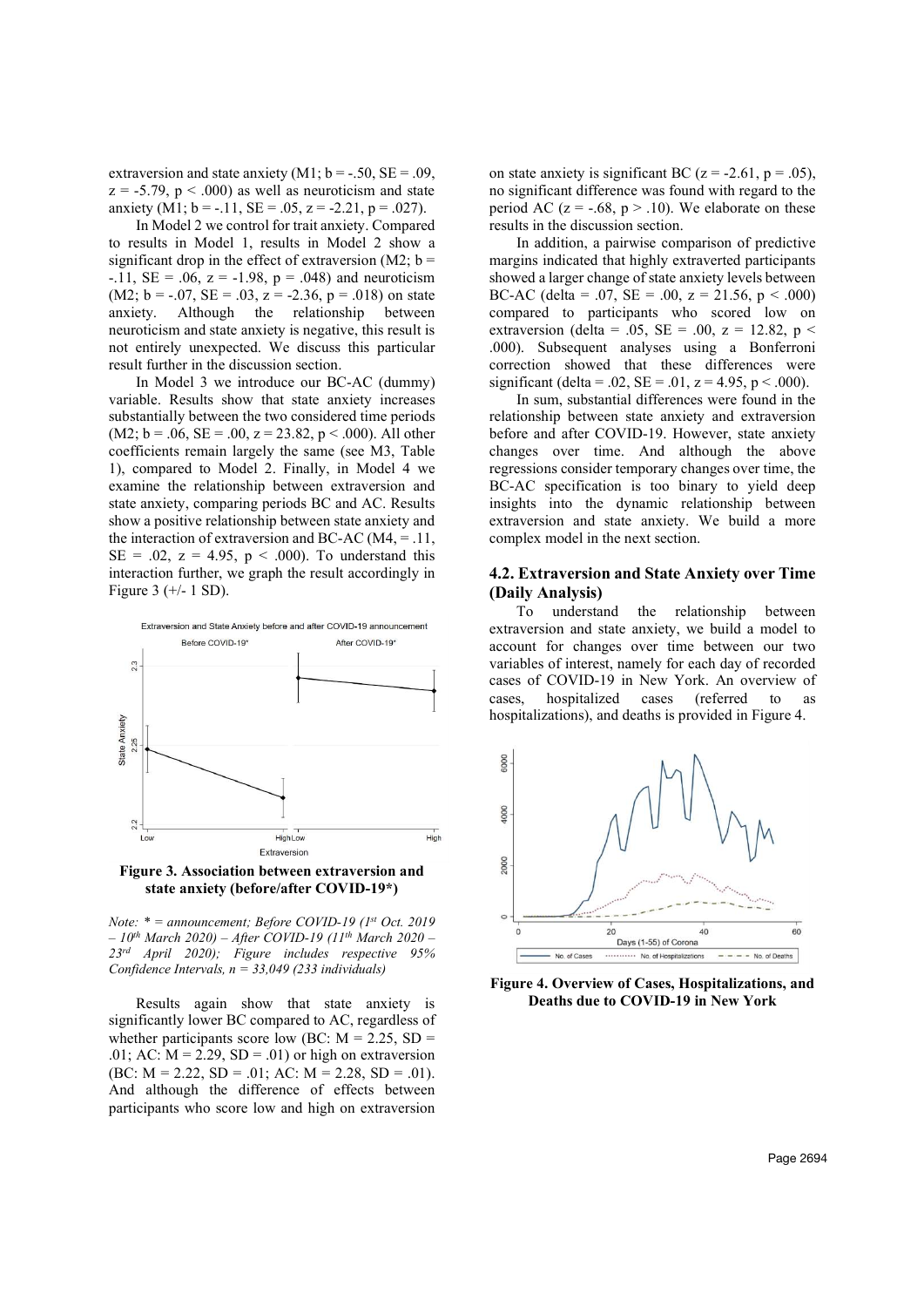| .03          |
|--------------|
| $-.06$       |
| $-.30*$      |
| (base level) |
| $.56***$     |
| $.42*$       |
| $.37*$       |
| $.47***$     |
| $.34*$       |
| $.44***$     |
| $.42*$       |
| $.35*$       |
| $.36*$       |
| $.36*$       |
| $.41*$       |
| $.44***$     |
| $.38*$       |
| $.31*$       |
| $.38*$       |
| $.46***$     |
| $.81***$     |
| .03          |
| $-.06$       |
| $.64***$     |
| -.17         |
| .03          |
| .56          |
| .16          |
|              |

Table 3. Regression results – Association between Extraversion and State Anxiety over Time

Note: Model includes days (1-55), only significant interactions shown;  $D = Day$ , D1 (29<sup>th</sup> February 2020), D55 (23<sup>rd</sup> April 2020); EXTRA = Extraversion; \*\*\*  $p$ <0.001, \*\*  $p$ <0.01, \*  $p<0.05$ ;  $n = 9.049$ , 194 individuals.

Further, we examined the relationship between extraversion and state anxiety, comparing daily changes, beginning with the first day of COVID-19 recorded cases in New York (Table 3). We build one model, which includes all control variables, namely all remaining Big Five personality traits, trait anxiety, and all recorded days after the first record of COVID-19 in New York (since 29<sup>th</sup> February 2020). Results show that, overall, the relationship between state anxiety and the interaction between extraversion and days of COVID-19 is positive for several days (e.g., for Day 2:  $b = .56$ ,  $SE = .18$ ,  $z = 3.09$ ,  $p = .002$ ; for Day 25: b  $= .36$ , SE  $= .16$ ,  $z = 2.20$ ,  $p = .028$ ; and for Day 55: b  $= .81$ , SE  $= .22$ ,  $z = 3.70$ ,  $p < .000$ ).

To understand this interaction further, we graph results accordingly in Figure 5.



#### Figure 5. Association between EXTRA and State Anxiety over Time\*

Note: Time = first 55 days of COVID-19 in New York (29th February 2020 – 23<sup>rd</sup> April 2020), figure shows only significant interactions,  $n = 9,049, 194$  individuals.

Simple slope analyses show that extraversion seems to matter in the beginning of the crisis, with highly extraverted participants experiencing more state anxiety (e.g., for Day 2: delta = .06,  $SE = .03$ , z  $= 2.27$ ,  $p = .023$ ) compared to their more introverted counterparts (for Day 2: delta =  $-.06$ , SE =  $.03$ , z = -2.02,  $p = .043$ ). However, these differences between highly and less extraverted participants seem to become smaller or even dissipate completely a few days into the crisis, as the crisis begins affecting all individuals. For example, by Day 19, both highly and less extraverted individuals seem to experience increased levels of state anxiety (high extraversion: b  $= .09$ , SE  $= .02$ ,  $z = 3.72$ ,  $p < .000$ ; low extraversion: delta = .05,  $SE = .02$ ,  $z = 2.19$ ,  $p = .028$ ). Interestingly, as the crisis continues (e.g., by Day 55), less extraverted participants report lower state anxiety compared to base levels (delta =  $-.13$ , SE =  $.03$ , z =  $-$ 3.86,  $p < .000$ ), while this is not the case for highly extraverted individuals (delta = .04,  $SE = .03$ ,  $z = 1.09$ ,  $p = .27$ ). Results are discussed further in the discussion section below.

# 5. Discussion

Previous research has shown a positive link between extraversion and beneficial health outcomes such as happiness and a negative association with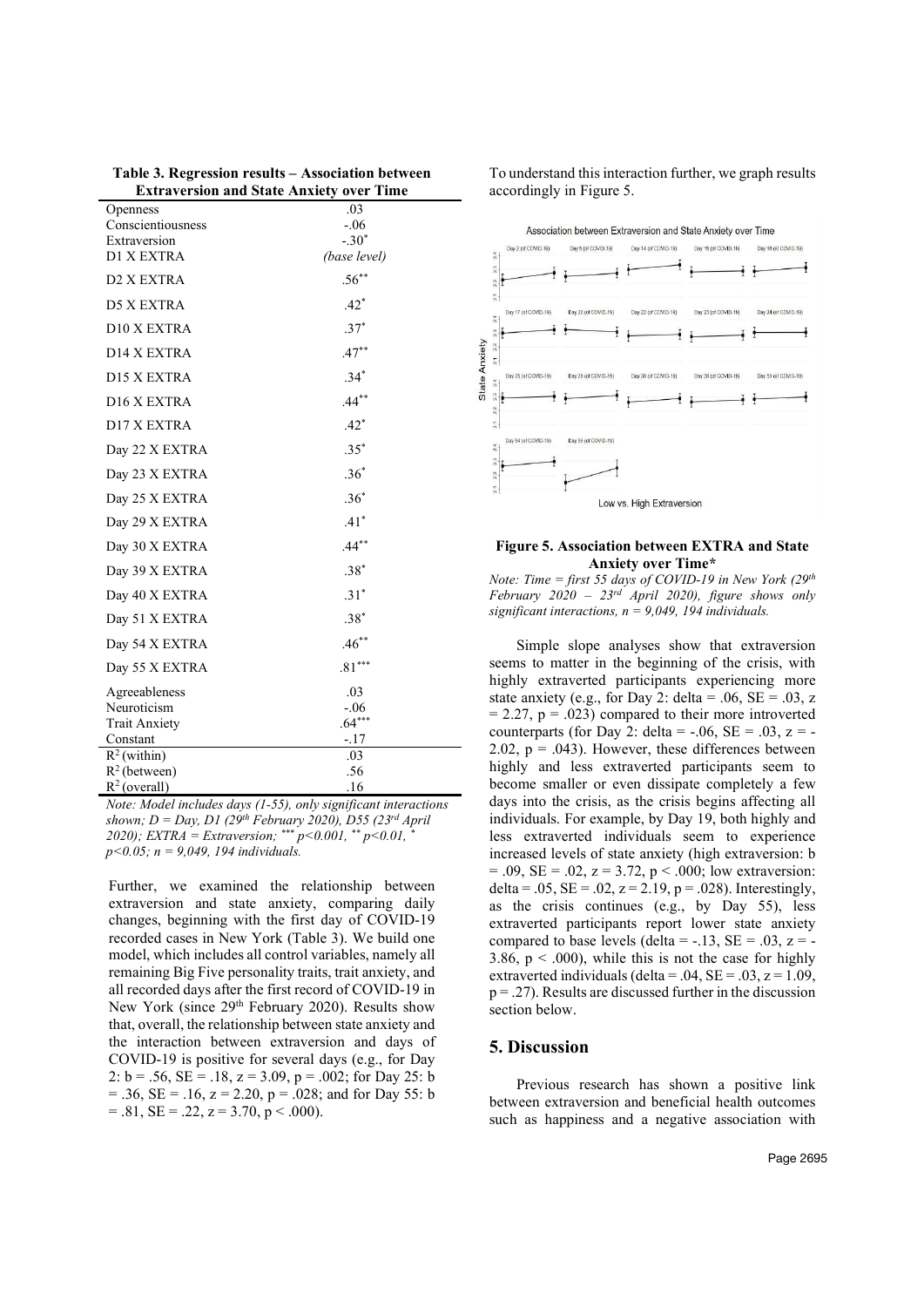anxiety [33]. While we do not doubt this to be the case, the current exogenous shock triggered by the COVID-19 pandemic has produced a very unique context to study the possible beneficial side effects of high extraversion as well as low extraversion (or introversion) on individuals' state anxiety.

Firstly, we find that the COVID-19 crisis has increased the state anxiety scores of both highly extraverted and introverted participants. Hence, we find increased levels of state anxiety in our sample when comparing periods before and after COVID-19 had been declared a pandemic. This is to be expected as most individuals all over the world have had to come to terms with a new reality, marked by uncertainty and worry. In support of this finding, we found no significant difference between highly extraverted and introverted individuals in the period after COVID-19 had been declared a pandemic. However, we did find significant differences between highly extraverted and introverted individuals in the period before COVID-19 was declared a pandemic. Results examining the period before the pandemic announcement show that highly extraverted individuals do report lower state anxiety levels compared to more introverted individuals. These results are in line with previously mentioned studies [e,g, 33], which took place years before the current context. Likewise, our results also underline the importance of context and environment when studying the impact of personality traits on anxiety and other health outcomes.

Secondly, while examining the link between extraversion and state anxiety on a day-to-day basis (Day  $1 - Day 55$ ), we find a positive relationship between extraversion and state anxiety. A closer examination of these results indicates that the relationship between extraversion and state anxiety, although stable towards mid-points of our day range, can vary considerably particularly at the beginning (e.g., Day 2) as well as after the amount of cases reaches its peak and begins to drop and stabilize (i.e., Day 55). Hence, at the beginning of the crisis (Day 2) and towards the end-range of our data set, we do find that less extraverted individuals seem to experience lower state anxiety scores compared to highly extraverted individuals. It is reasonable to suggest that, based on previous research (Steers et al., 2016), introverts are indeed less likely to be affected by COVID-19 but only so in the beginning of the crisis and towards the end of our examined time range (e.g., Day 54). It might well be that when the crisis commenced, introverts did not have the same worries as highly extraverted individuals. Highly extraverted individuals would be more likely to worry about not being as socially active as they were before restrictions

on physical meetings etc. become the new reality. We would expect these worries to be reflected in higher state anxiety scores.

However, as the crisis continued highly extraverted and more introverted individuals begin to experience similar levels of state anxiety (e.g., Day 22), with a significant change once again to be found towards the end of our examined time range. This difference in state anxiety scores by this point of the crisis might be due to several reasons, e.g., further changes in more stringent movement restrictions (e.g., limiting public transport, etc.), which might further worry those individuals who are more eager to socialize and meet with others. A more comprehensive analysis using additional (time-sensitive) data is required to account for these changes more accurately over time.

# 6. Limitations and Future Research

Our presented study is not without limitation. Firstly, the most important limitation is our sample size of examined individuals and time range. These limitations are mostly due to the early date of data collection ( $24<sup>th</sup>$  April 2020). A future study is currently underway to overcome these limitations by examining a much larger sample of Twitter users and a longer timeframe of COVID-19.

Secondly, our results, and the interpretation thereof, might have been due to other factors we have not considered. For example, previous research [34] has found that introverts are less susceptible to reward cues and hence less able to detect approval by other people; highly extraverted are much more likely to respond and be susceptible to reward cues and approval of others. And this positive link between extraversion and susceptibility for approval is much more likely to be impacted (negatively) due to the ongoing crisis and introduction of behavioral changes, i.e. social distancing, not being able to meet others face-to-face, etc. However, as individuals begin to come to terms with the crisis and imposed restrictions on mobility, these behaviors might be able to transfer online [19] allowing highly extraverted individuals to form and maintain social ties to others [35]. We do find some possible support for this pattern since our results show that extraversion seems to matter most at the early beginning of the COVID-19 crisis and towards the end of our examined time range. However, again, additional data is required to account for these changes more accurately over time.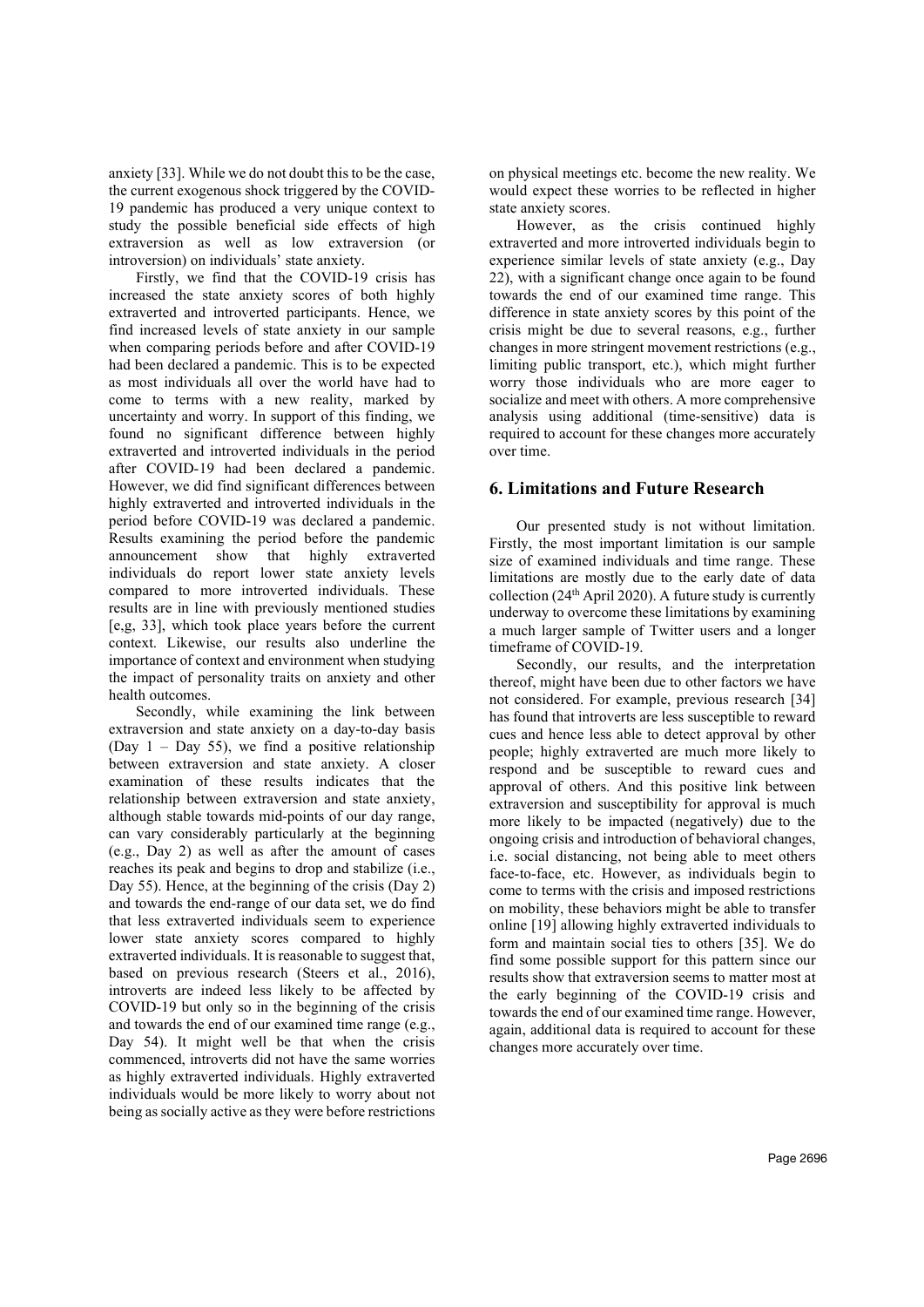# 7. Conclusion

With over 330 million active monthly users, Twitter provides an enormous and continuous stream of user information publicly and longitudinally. And with the current COVID-19 crisis impacting individuals around the world, social media represents a unique opportunity to study the interplay of exogenous shocks and individual differences, such as anxiety and personality, over time. This is especially advantageous as the continuous analysis of user data can help identify particularly crucial points in time during which anxiety peaks. At the same time, our analysis also provides insights into how different users, based on their personality traits, experience anxiety on a dayto-day basis while living through the greatest pandemic in recent history.

We find that both introverted and highly extraverted individuals seem to experience higher state anxiety during the respective COVID-19 period, while the change in state anxiety between BC and AC is significantly higher in highly extraverted users, compared to more introverted users. Hence, it seems that being more introverted is associated with a lower increase in anxiety levels. However, a longitudinal day-by-day analysis showed that this difference in extraversion seems to matter less and less as a predictor of experienced anxiety as the crisis went on, with much greater relevance at the beginning of the crisis.

#### 8. References

- [1] S. Mervosh, D. Lu, and V. Swales, "See which states and cities have told residents to stay at home," New York Times, 2020.
- [2] D. Folk, K. Okabe-Miyamoto, E. Dunn, and S. Lyubomirsky, "Have Introverts or Extraverts Declined in Social Connection During the First Wave of COVID-19?" 2020.
- [3] J. M. Zelenski, K. Sobocko, and D. C. Whelan, "Introversion, solitude, and subjective well-being," The handbook of solitude: Psychological perspectives on social isolation, social withdrawal, and being alone, pp. 184-201, 2014.
- [4] J. M. McNiel, and W. Fleeson, "The causal effects of extraversion on positive affect and neuroticism on negative affect: Manipulating state extraversion and state neuroticism in an experimental approach," Journal of Research in Personality, vol. 40, no. 5, pp. 529-550, 2006.
- [5] T.-v. Nguyen, N. Weinstein, and R. Ryan, "Unpacking the "Why" of Time Spent Alone: Who Prefers and Who Chooses it Autonomously?," 2018.
- [6] D. Gruda, and S. Hasan, "Feeling anxious? Perceiving anxiety in tweets using machine learning," Computers in Human Behavior, vol. 98, pp. 245-255, 2019.
- [7] D. Gruda, and S. Hasan, "You're Anxious and I know it! A Machine Learning Approach to perceiving Anxiety in Micro-Blog Data." p. 17625.
- [8] R. R. McCrae, and A. R. Sutin, "A five-factor" theory perspective on causal analysis," European Journal of Personality, vol. 32, no. 3, pp. 151-166, 2018.
- [9] J. Borghuis, J. Denissen, K. Sijtsma, S. Branje, W. H. Meeus, and W. Bleidorn, "Borghuis et al.(2018). Positive daily experiences are associated with personality trait changes in middle-aged mothers," 2019.
- [10] G. E. Gignac, and E. T. Szodorai, "Effect size guidelines for individual differences researchers," Personality and individual differences, vol. 102, pp. 74-78, 2016.
- [11] J. Anglim, S. Horwood, L. D. Smillie, R. J. Marrero, and J. K. Wood, "Predicting psychological and subjective well-being from personality: A meta-analysis," Psychological Bulletin, vol. 146, no. 4, pp. 279, 2020.
- [12] B. Dauvier, J.-B. Pavani, S. Le Vigouroux, J.- L. Kop, and A. Congard, "The interactive effect of neuroticism and extraversion on the daily variability of affective states," Journal of Research in Personality, vol. 78, pp. 1-15, 2019.
- [13] C. J. Soto, "Is happiness good for your personality? Concurrent and prospective relations of the big five with subjective well‐ being," Journal of personality, vol. 83, no. 1, pp. 45-55, 2015.
- [14] L. D. Smillie, C. G. DeYoung, and P. J. Hall, "Clarifying the relation between extraversion and positive affect," Journal of Personality, vol. 83, no. 5, pp. 564-574, 2015.
- [15] L. D. Smillie, A. J. Cooper, J. Wilt, and W. Revelle, "Do extraverts get more bang for the buck? Refining the affective-reactivity hypothesis of extraversion," Journal of personality and social psychology, vol. 103, no. 2, pp. 306, 2012.
- [16] J. Sun, K. Harris, and S. Vazire, "Is wellbeing associated with the quantity and quality